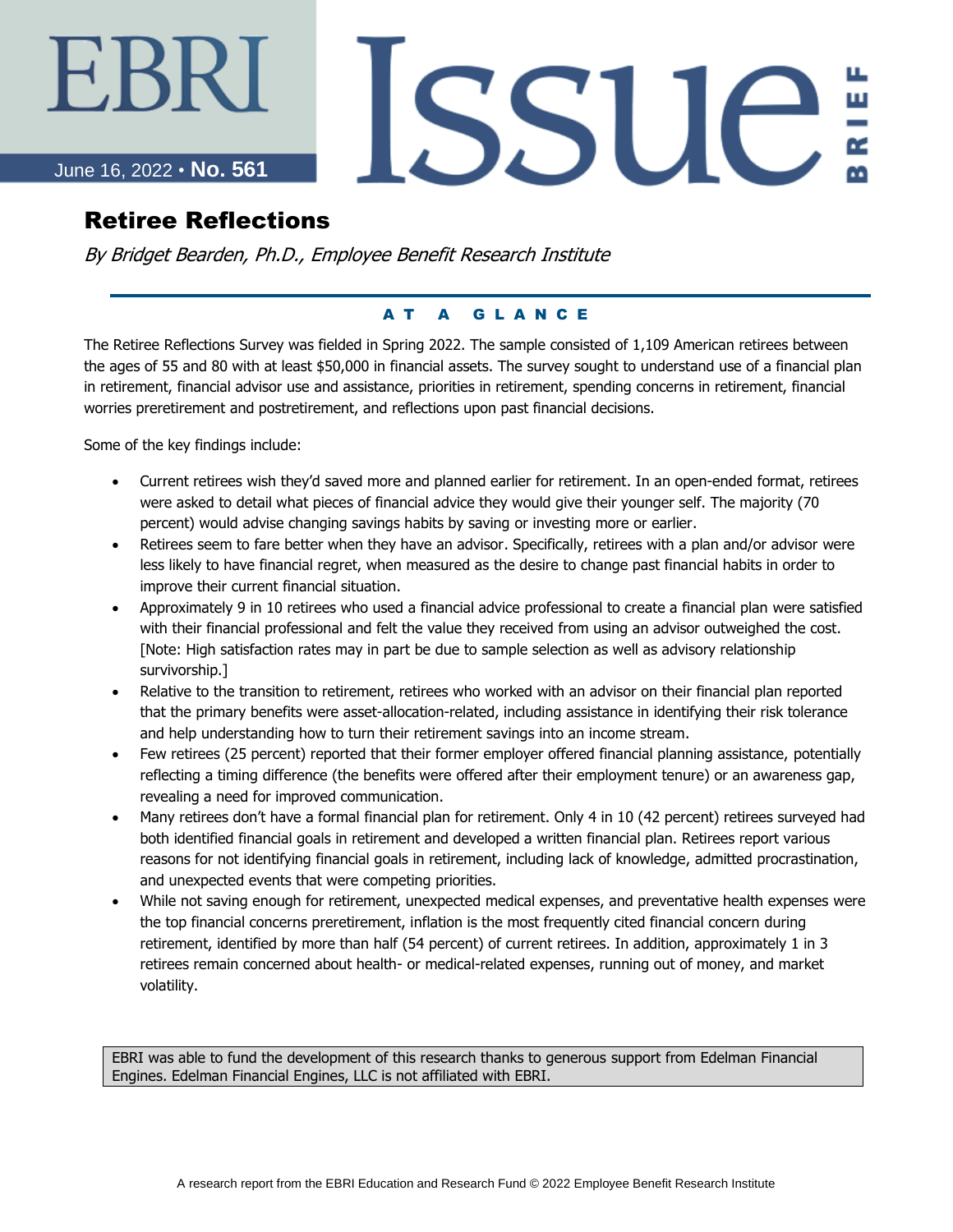Bridget Bearden is Research & Development Strategist at the Employee Benefit Research Institute (EBRI). This Issue Brief was written with assistance from the Institute's research and editorial staffs. Any views expressed in this report are those of the author and should not be ascribed to the officers, trustees, or other sponsors of EBRI, Employee Benefit Research Institute-Education and Research Fund (EBRI-ERF), or their staffs. Neither EBRI nor EBRI-ERF lobbies or takes positions on specific policy proposals. EBRI invites comment on this research.

**Suggested Citation:** Bearden, Bridget, "Retiree Reflections," EBRI Issue Brief, no. 561 (Employee Benefit Research Institute, June 16, 2022).

**Copyright Information:** This report is copyrighted by the Employee Benefit Research Institute (EBRI). You may copy, print, or download this report solely for personal and noncommercial use, provided that all hard copies retain any and all copyright and other applicable notices contained therein, and you may cite or quote small portions of the report provided that you do so verbatim and with proper citation. Any use beyond the scope of the foregoing requires EBRI's prior express permission. For permissions, please contact EBRI at [permissions@ebri.org.](mailto:permissions@ebri.org)

**Report Availability:** This report is available on the internet at [www.ebri.org](http://www.ebri.org/)

#### **Table of Contents**

#### **Figures**

| Figure 6, How Did You Build out Your Written Plan to Help You Reach Your Financial Goals in Retirement? 8 |  |
|-----------------------------------------------------------------------------------------------------------|--|
|                                                                                                           |  |
|                                                                                                           |  |
|                                                                                                           |  |
|                                                                                                           |  |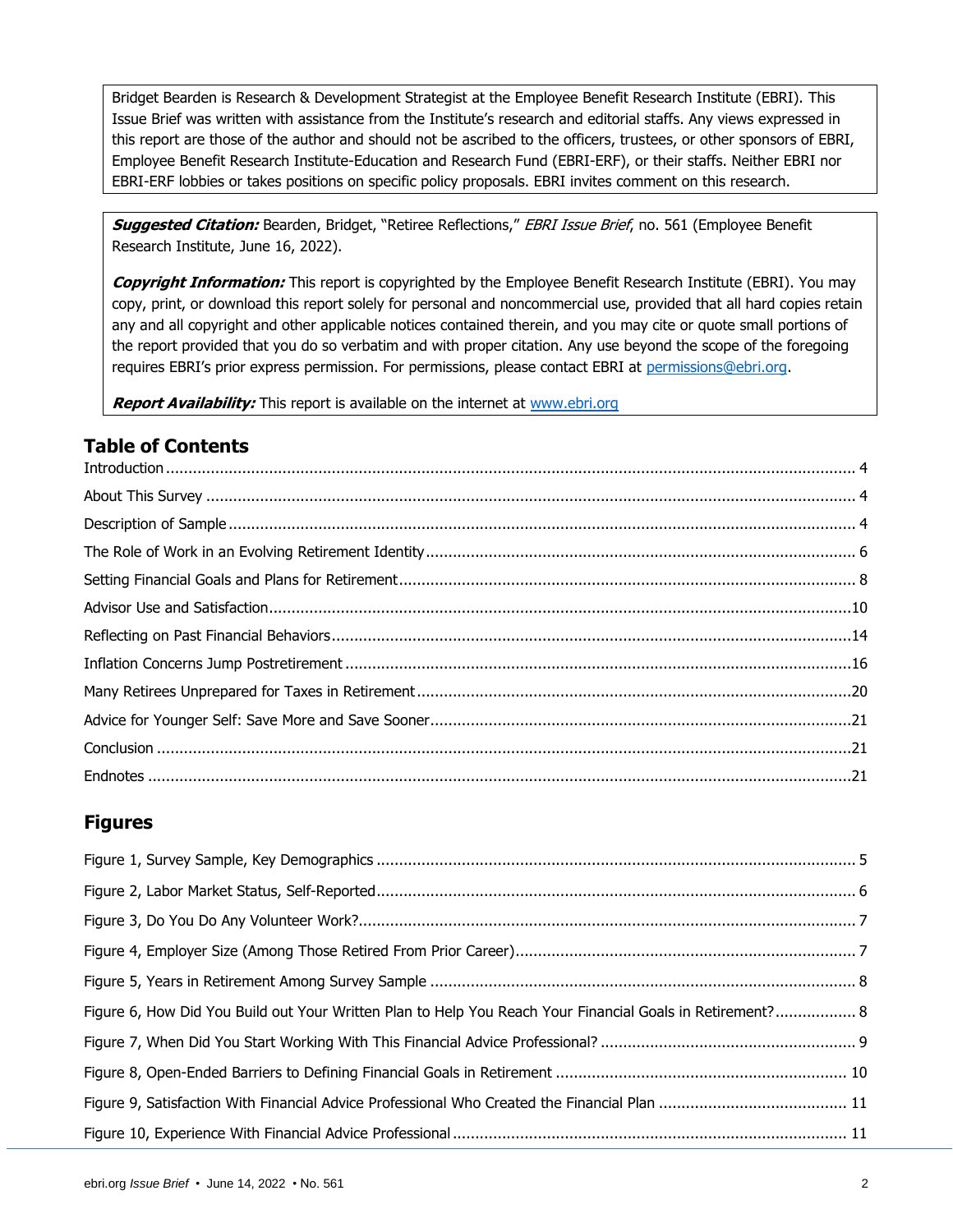| Figure 16, Would You Have Changed Anything About Your Financial Habits to Improve Your Current Financial   |  |
|------------------------------------------------------------------------------------------------------------|--|
|                                                                                                            |  |
| Figure 18, Looking Back Five Years Prior to Retirement, What Primary Financial Worries Kept You Awake?  17 |  |
|                                                                                                            |  |
|                                                                                                            |  |
|                                                                                                            |  |
| Figure 22, Are You More Concerned and Sensitive About Market Volatility in Retirement Than You Were Before |  |
|                                                                                                            |  |
|                                                                                                            |  |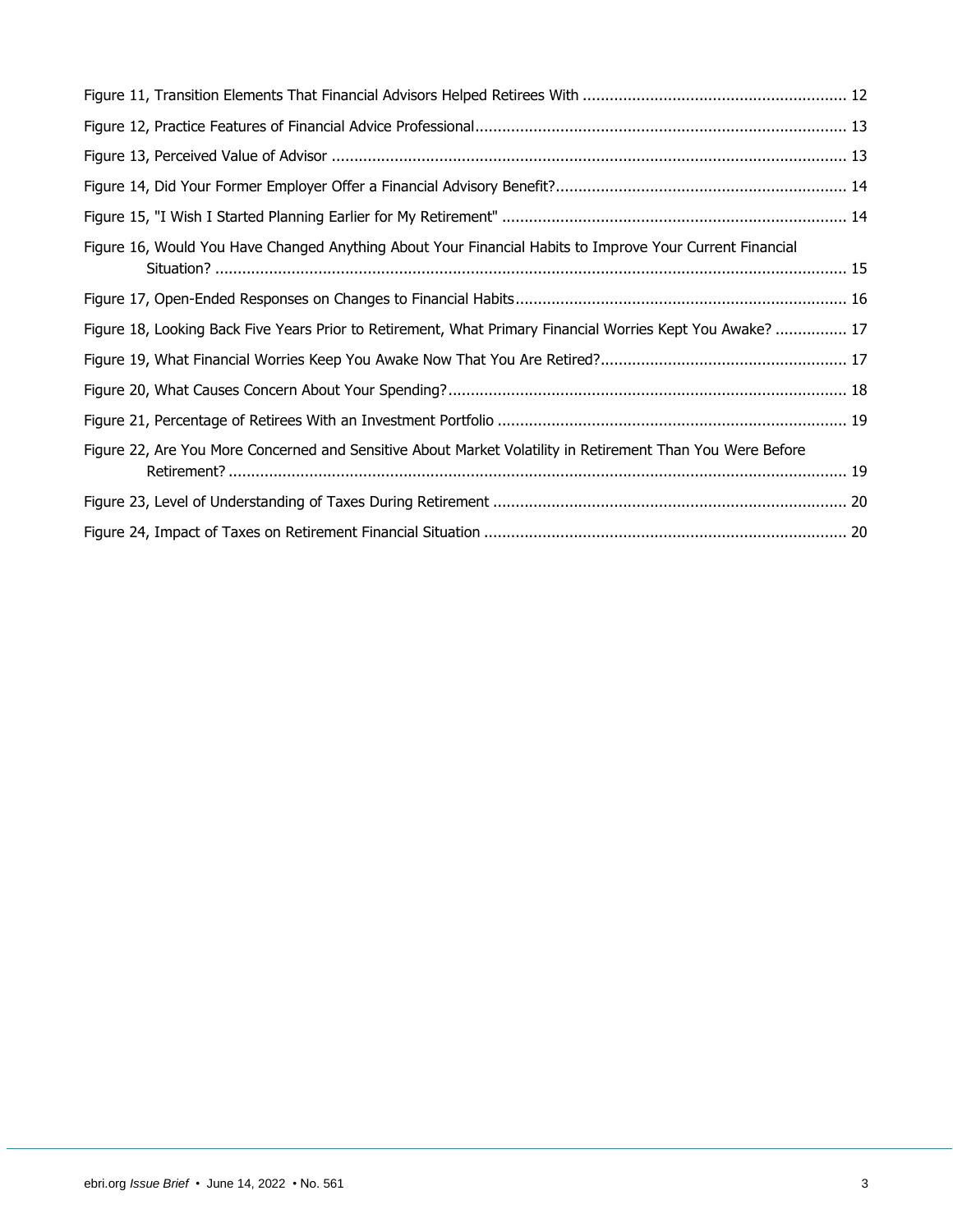# Retiree Reflections

By Bridget Bearden, Ph.D., Employee Benefit Research Institute

#### <span id="page-3-0"></span>**Introduction**

The Retiree Reflections Survey was fielded from April 26, 2022, to May 8, 2022. This post-COVID-pandemic period comprised of high market volatility, rising inflation, a war in Eastern Europe, and continued political polarization. During this time, retirees detailed current financial worries and provided candid thoughts about past financial behaviors. Not all reflections were about mistakes and regrets, however, as many were content with past decisions — such as working with a financial advisor or being frugal. Through these reflections, important statistics emerge about retirees' past financial behavior that employers and the broader benefits industry can reference on the journey to improve outcomes for future generations.

#### <span id="page-3-1"></span>**About This Survey**

Respondents were qualified as retirees based on a two-part test: Either they considered themselves "retired, not working" or "retired, working part time," or they had an active labor market status but considered themselves retired from a primary career. The survey sought to understand use of a financial plan in retirement, financial advisor use/assistance, priorities in retirement, spending concerns in retirement, financial worries preretirement and postretirement, and reflections upon past financial decisions.

Quotas were set on age and gender based on the U.S. Census to be representative of the American population ages 55–80. Data are otherwise unweighted. Unless otherwise indicated, the data represent a sample size of 1,109. At 95 percent confidence, the margin of error is 2.94 percent in a similarly sized random sample. Please note percentages in the following tables and charts may not total to 100 due to rounding and/or missing categories.

#### <span id="page-3-2"></span>**Description of Sample**

The sample of 1,109 included American retirees between the ages of 55 and 80 with \$50,000–\$5,000,000 in financial assets. Approximately half of the retirees surveyed were in their 60s (Figure 1). The average birth year for the sample was 1955, reflecting an average age of 66 for year-end 2021. Median birth year and age were similar, at 1956 and 65 years respectively, as of year-end 2021. Survey respondents were 45 percent male and 55 percent female. Seven in ten (70 percent) reported being married or living with a partner, and 22 percent reported being divorced, separated, or widowed.

Financial assets are defined as the sum of liquid assets, including the value of stocks and mutual funds; checking, savings, and money market accounts; certificates of deposit (CDs), government savings bonds, Treasury bills, and bonds and bond funds; and other savings. In terms of financial assets, 64 percent of the sample had between \$50,000 and \$499,000 in assets; 22 percent had \$500,000 to \$999,999; and 14 percent had \$1,000,000 or more. The average value of financial assets was \$522,000, while the median was \$250,000.

Approximately 9 in 10 (92 percent) retirees surveyed were White, while 87 percent reported to have a college degree or higher. Nearly 1 in 5 (18 percent) had a military background, but the majority (82 percent) have never served in the military.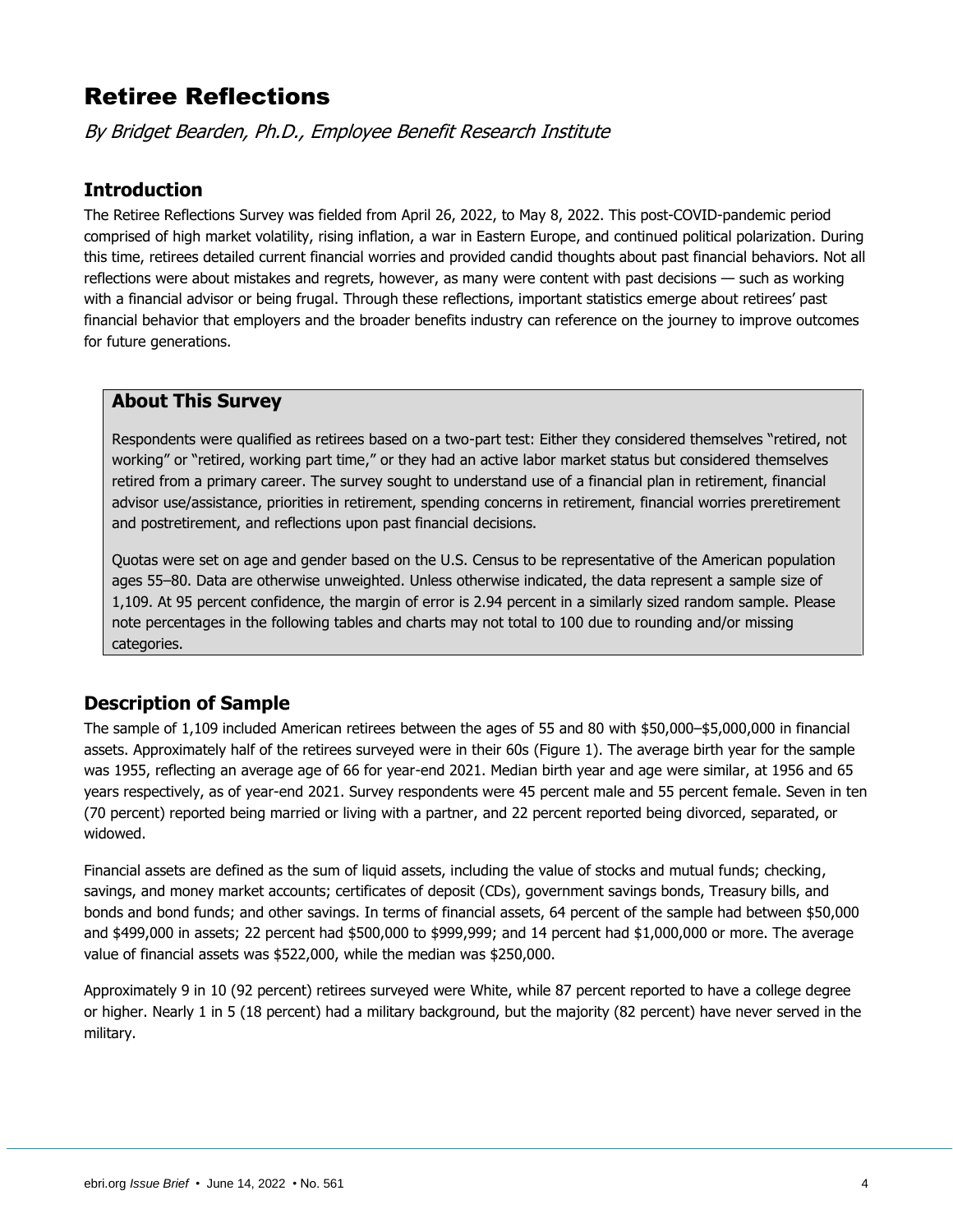| Figure 1                                                                                                                                                                                  |                                 |  |
|-------------------------------------------------------------------------------------------------------------------------------------------------------------------------------------------|---------------------------------|--|
| <b>Survey Sample, Key Demographics</b>                                                                                                                                                    |                                 |  |
| Age<br>$55 - 59$<br>60-64<br>65-69<br>$70 - 75$<br>75-80                                                                                                                                  | 19%<br>27%<br>23%<br>19%<br>12% |  |
| Gender<br>Male<br>Female                                                                                                                                                                  | 45%<br>55%                      |  |
| <b>Marital Status</b><br>Married<br>Not married, living with a partner<br>Divorced or separated<br>Widowed<br>Single, never married                                                       | 66%<br>4%<br>15%<br>7%<br>8%    |  |
| <b>Financial Assets</b><br>\$50,000 - \$249,999<br>\$250,000-\$499,000<br>\$500,000-\$999,999<br>\$1,000,000-\$2,999,999<br>\$3,000,000 or more                                           | 44%<br>19%<br>22%<br>12%<br>2%  |  |
| Race<br>White<br>Nonwhite                                                                                                                                                                 | 92%<br>8%                       |  |
| <b>Education Level</b><br>High school graduate<br>College graduate (4-year degree)<br>Some college/trade or business school<br>Graduate degree or higher                                  | 13%<br>27%<br>36%<br>24%        |  |
| <b>Military Status</b><br>Never served in military<br>On active duty in the past, but not now<br>Only on active duty for training in the Reserves or National Guard<br>Now on active duty | 82%<br>17%<br>1%<br>0%          |  |
| Note: n=1109.<br>Source: Employee Benefit Research Institute Retiree Reflections Survey, 2022.                                                                                            |                                 |  |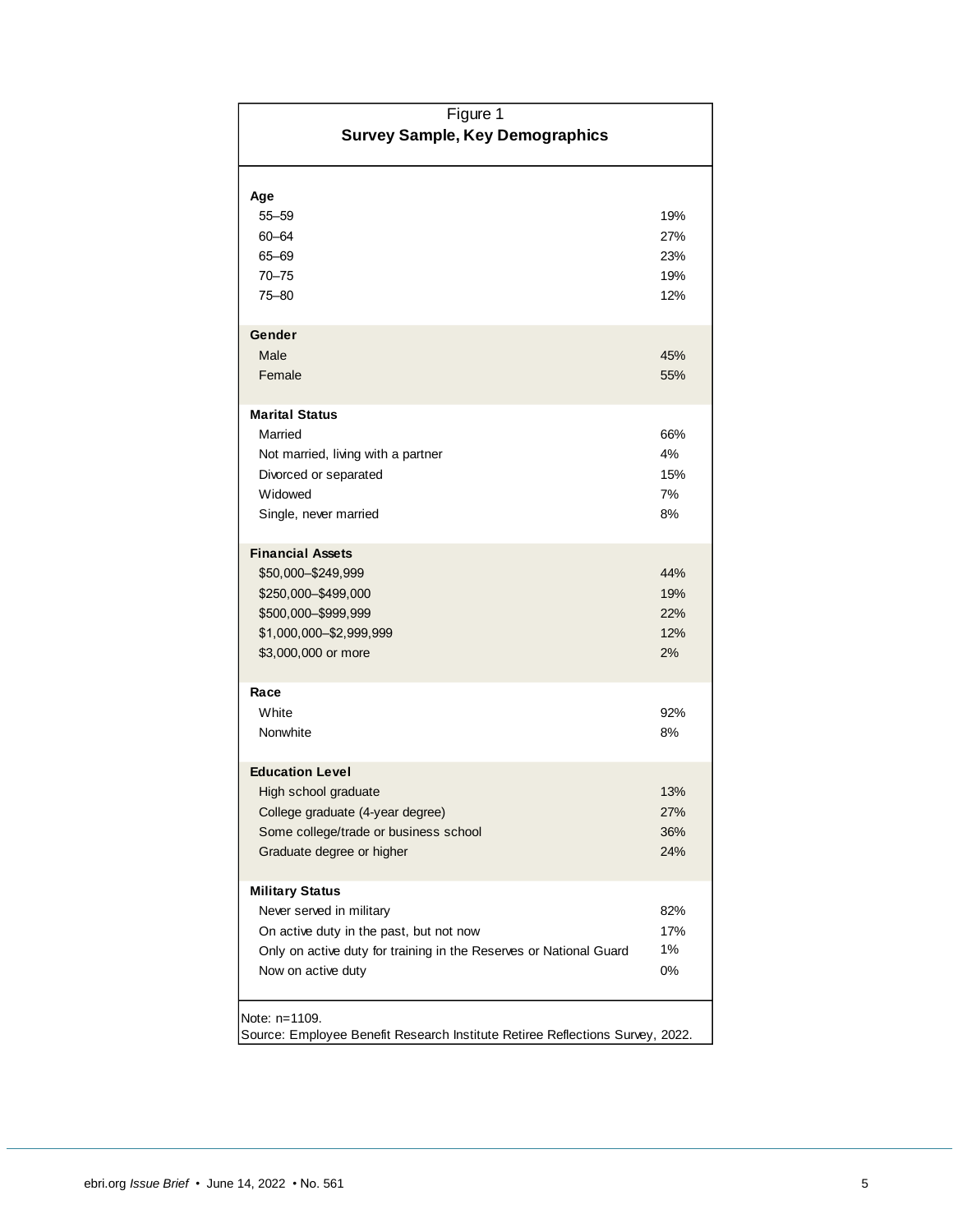#### <span id="page-5-0"></span>**The Role of Work in an Evolving Retirement Identity**

The sample used a two-question approach to identifying retiree status, including those who considered their working status to be retired, not working (82 percent); retired, working part time (7 percent); or those who had a current nonretirement working status but considered themselves retired from a primary career (11 percent) (Figure 2). The proportion of retirees (1 in 5) who did not identify themselves as simply just "retired, not working" indicates that work, conceptually, is often tied into the retirement identity. As reported in prior EBRI work, among the retirees working in this later stage of life, the most frequently cited reason for continuing to work into retirement was "work is rewarding."<sup>1</sup>



Note: n=1,075 among those who considered themselves retired from a primary career. Source: Employee Benefit Research Institute Retiree Reflections Survey, 2022.

Work for pay is not the only type of work available to retirees, as 23 percent of our sample reported they are currently doing volunteer work and another 36 percent said they are considering it (Figure 3). Four in ten (41 percent) retirees said they are not considering doing any volunteer work. Reflecting the importance of meaningful effort in retirement, 1 in 3 (31 percent) retirees reported actively working in full- or part-time capacities or volunteering.

Four in ten (40 percent) of individuals in the sample reported that their previous employer, from which they retired, had over 5,000 employees. Twenty-one percent retired from an employer with 501–5,000 employees, and 30 percent retired from an employer with 500 or fewer employees (Figure 5). The median amount of time in retirement for the sample was seven years, while approximately one-quarter (24 percent) had retired since the COVID pandemic began (Figure 4).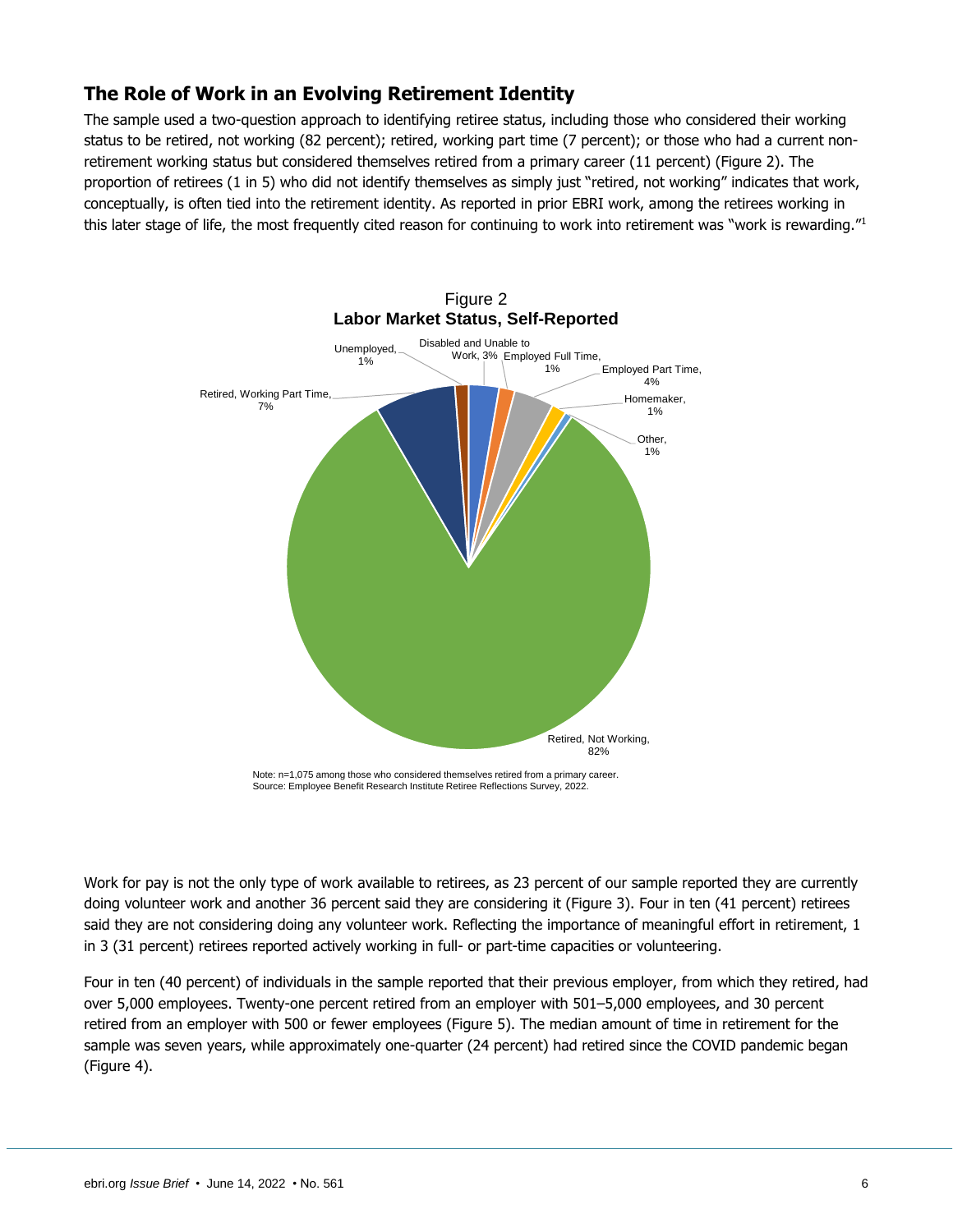Figure 3 **Do You Do Any Volunteer Work?**



Source: Employee Benefit Research Institute Retiree Reflections Survey, 2022.

Figure 4 **Employer Size (Among Those Retired From Prior Career)**

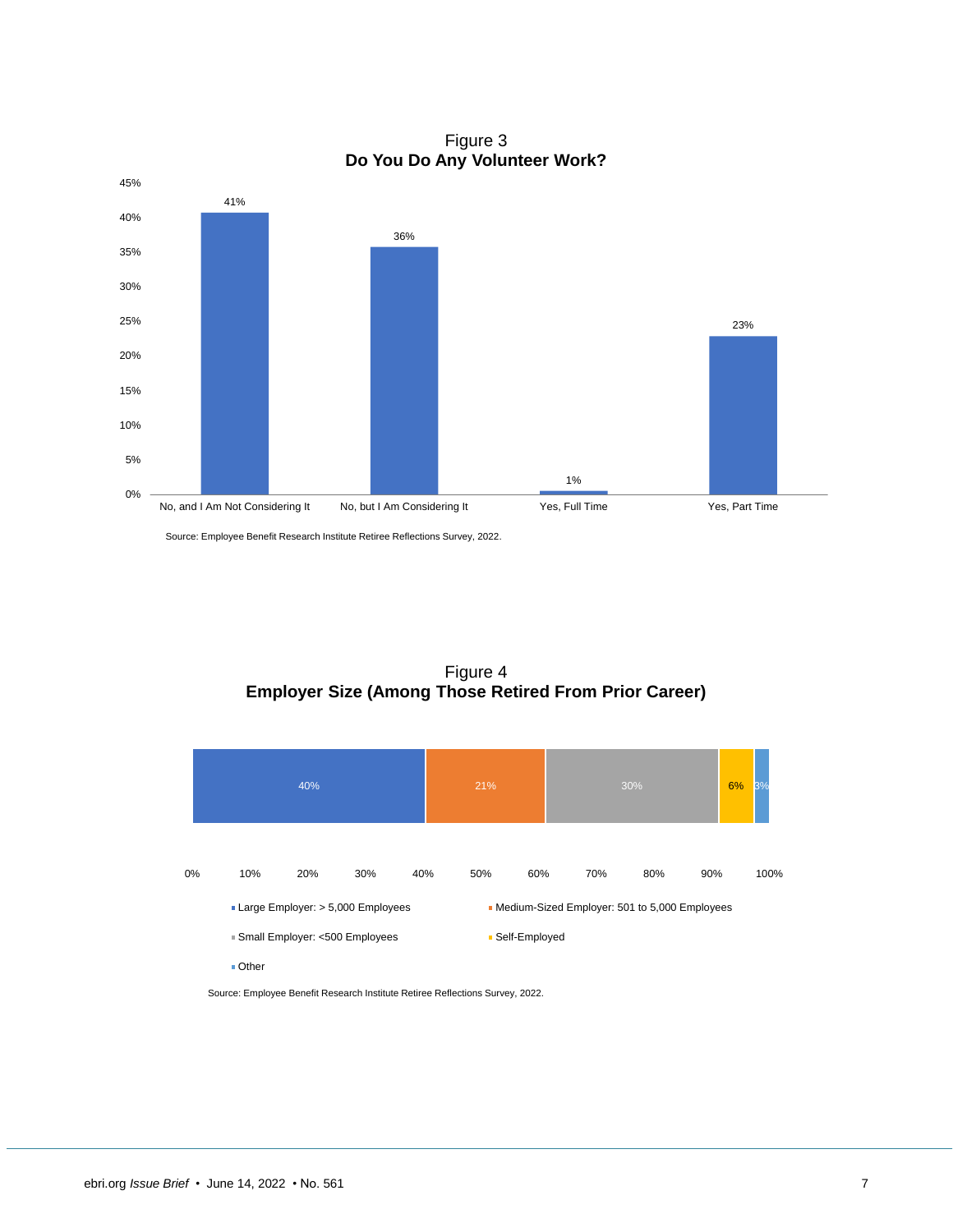

Source: Employee Benefit Research Institute Retiree Reflections Survey, 2022.

#### <span id="page-7-0"></span>**Setting Financial Goals and Plans for Retirement**

Four out of five (81 percent) retirees surveyed indicated they had identified their financial goals for retirement. Despite this, more than half (55 percent) said they did not have, or did not know about having, a written financial plan or strategy. When looking at the overlap, we found that 4 in 10 (42 percent) retirees surveyed had both identified goals and a written financial plan.

Among those who have a financial plan, the majority (65 percent) worked with a financial advice professional (Figure 6). One-third (36 percent) reported creating the financial plan on their own, 11 percent used resources made available by their previous employer, and 10 percent used online resources. Among those with a written financial plan, 93 percent said it detailed their income sources in retirement.

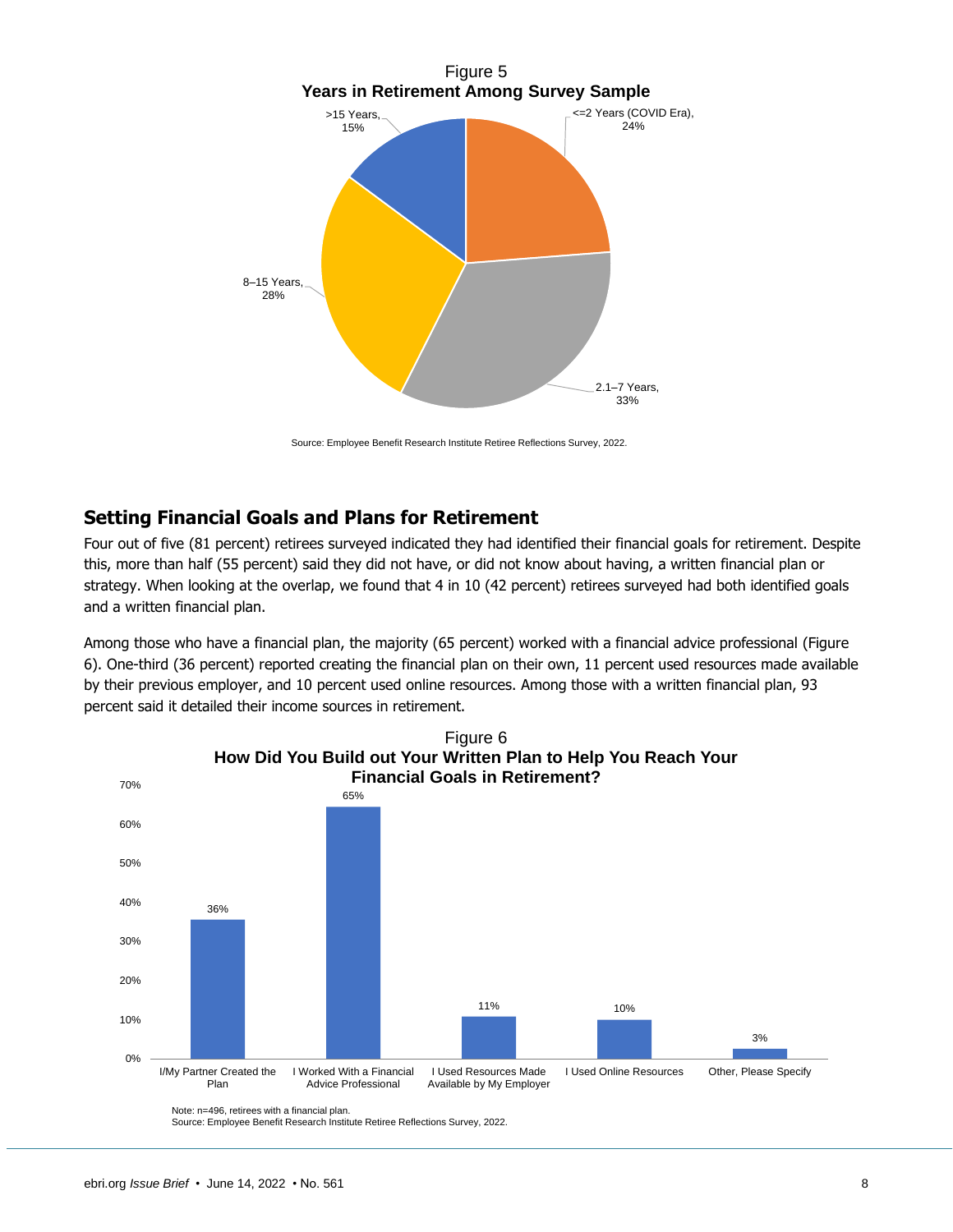Across all retirees surveyed, approximately 3 out of 10 (29 percent) used a financial advisor to create a financial plan. Among those, 71 percent started using a financial advice professional long before retirement, 15 percent started working with them immediately before retirement, and 14 percent started their relationship after retirement (Figure 7).



Figure 7 **When Did You Start Working With This Financial Advice Professional?**

Note: n=320, retirees who used a financial advice professional to help create the financial plan. Source: Employee Benefit Research Institute Retiree Reflections Survey, 2022.

At the same time, 1 in 5 (19 percent) retirees have not identified their financial goals for retirement. When prompted about why they have not identified financial goals, open-ended responses ranged from lacking knowledge, general procrastination, no perceived need, unexpected events such as health issues and bereavement, and desire for spontaneity (Figure 8). Several retirees interpreted work for pay in retirement as a substitute for identifying financial goals for retirement.

Open-ended survey responses provide a unique window into top-of-mind issues for respondents. While open-ended responses can be difficult to compare, these "in their own words" responses provide detail on sentiment and opinion that helps inform future lines of closed-ended inquiry.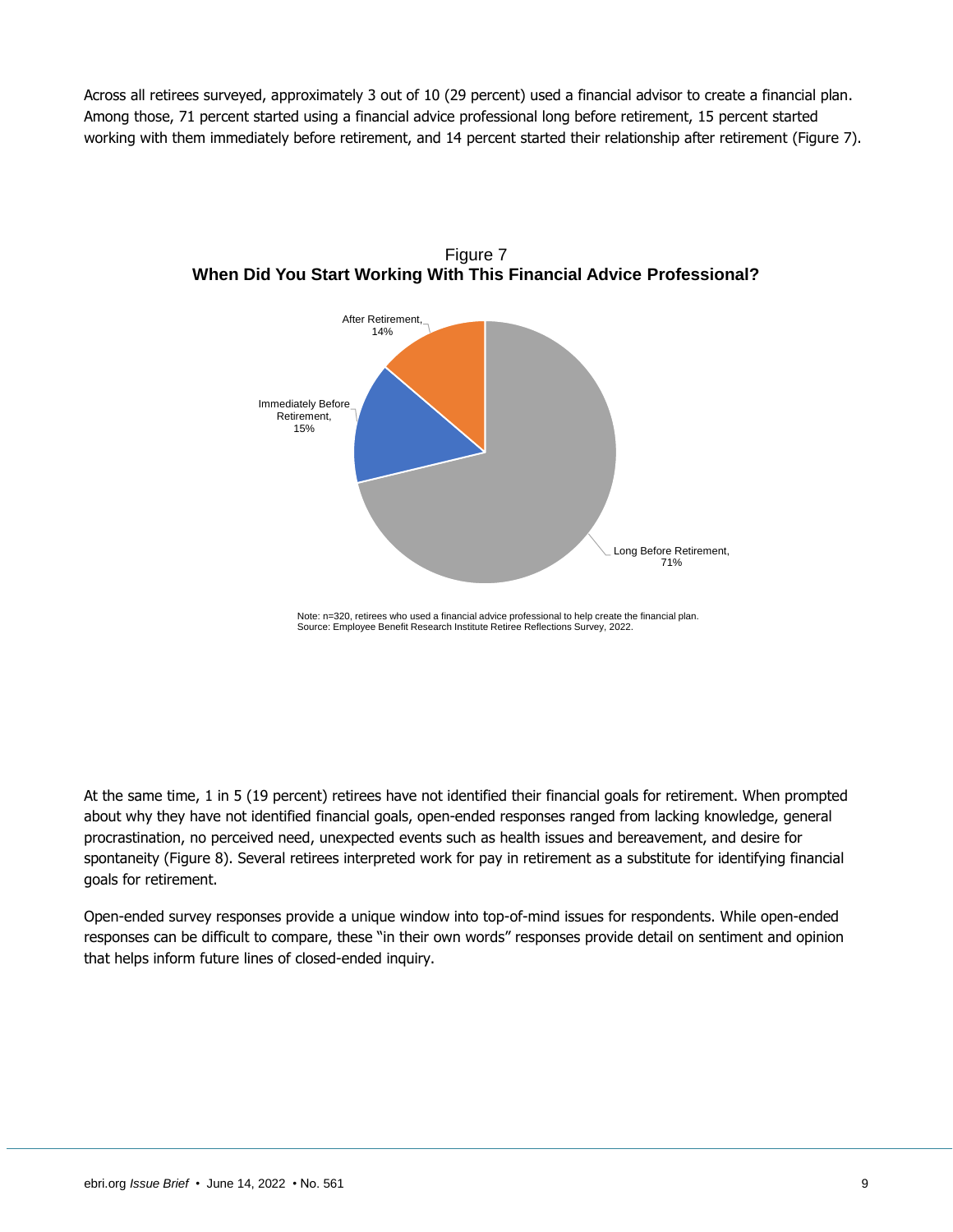| Figure 8<br>Open-Ended Barriers to Defining Financial Goals in Retirement<br>Why haven't you identified goals for retirement?<br>Selection of open-ended responses |                                                                                                                                                                                                                                                                              |
|--------------------------------------------------------------------------------------------------------------------------------------------------------------------|------------------------------------------------------------------------------------------------------------------------------------------------------------------------------------------------------------------------------------------------------------------------------|
| Lack of Knowledge                                                                                                                                                  | "Because I don't know where to start"<br>"Don't know who to go to for advice"<br>"I need help with that"<br>"I am not sure what to do."                                                                                                                                      |
| Procrastination                                                                                                                                                    | "I never thought about it."<br>"I guess I am just postponing it"<br>"Don't want to think about it."<br>"I am a procrastinator."                                                                                                                                              |
| <b>No Perceived Need</b>                                                                                                                                           | "Don't feel the need, my parents did fine without formal goals."<br>"There is no huge need"<br>"It never occurred to me to do so."<br>"I have no need to formalize them."                                                                                                    |
| <b>Unexpected Events</b>                                                                                                                                           | "I had to retire due to health reasons, so I had no time to plan."<br>"I was just trying to adjust to the death of a family member and moving to a new<br>home in a new community."<br>"COVID set us back"<br>"My illness came on fast and really didn't have time to plan." |
| Spontaneous Nature                                                                                                                                                 | "I'm just winging it now"<br>"I live each day as it comes"<br>"Like to freestyle"<br>"Goals change"                                                                                                                                                                          |

# <span id="page-9-0"></span>**Advisor Use and Satisfaction**

Nine out of ten (91 percent) retirees with a financial plan created by a financial advice professional reported satisfaction with their service (Figure 9). Two-thirds (66 percent) reported being extremely satisfied, and 1 in 4 (25 percent) were somewhat satisfied with the financial advice professional who helped them with their financial plan. Only 9 percent of retirees reported neutral positions or dissatisfaction. The high satisfaction rates may be driven in part by the sample's \$50,000 financial asset minimum, since advisor use is generally correlated with household wealth, as well as survivorship bias and retiree agency, meaning that a retiree in our sample may have experienced dissatisfaction in a past advisory relationship but not in their current relationship.

To help understand some of the drivers of satisfaction, retirees using an advisor were asked to evaluate different aspects of their advisor experience. Approximately 9 in 10 retirees agreed that the advisor spent adequate time, explained everything in depth, understood their needs, had their best interest at heart, did not pressure to make purchases, and did not enroll them into unneeded products (Figure 10). Again, the sample may include survivorship bias relative to the retiree/financial professional relationship. Even so, overall satisfaction with the financial advice professional who assisted in creating a financial plan was strong enough where 9 in 10 (88 percent) said the value received from their advisor outweighed the cost.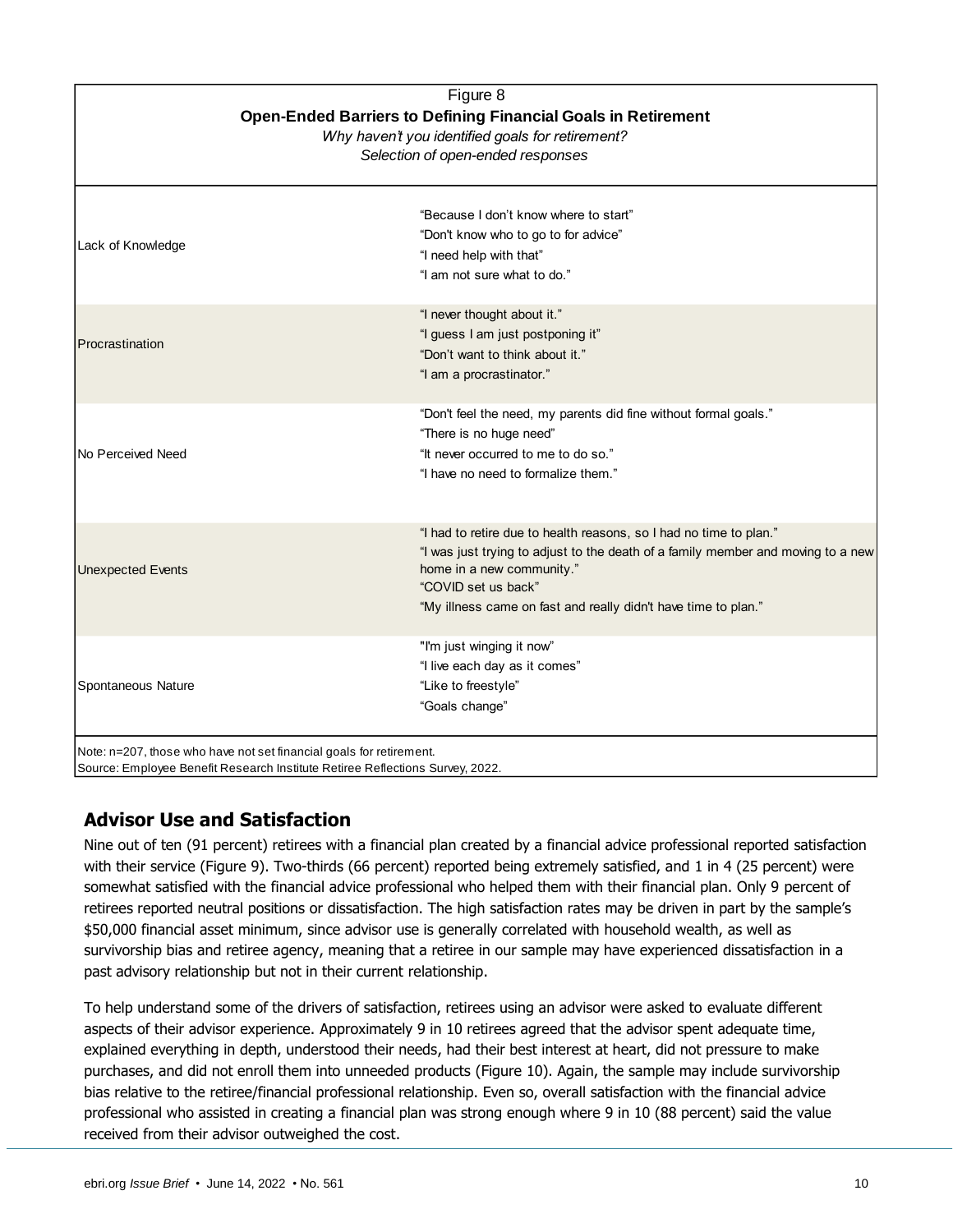





Note: n=320, reflecting retirees who used a financial advice professional to help them create a financial plan. Source: Employee Benefit Research Institute Retiree Reflections Survey, 2022.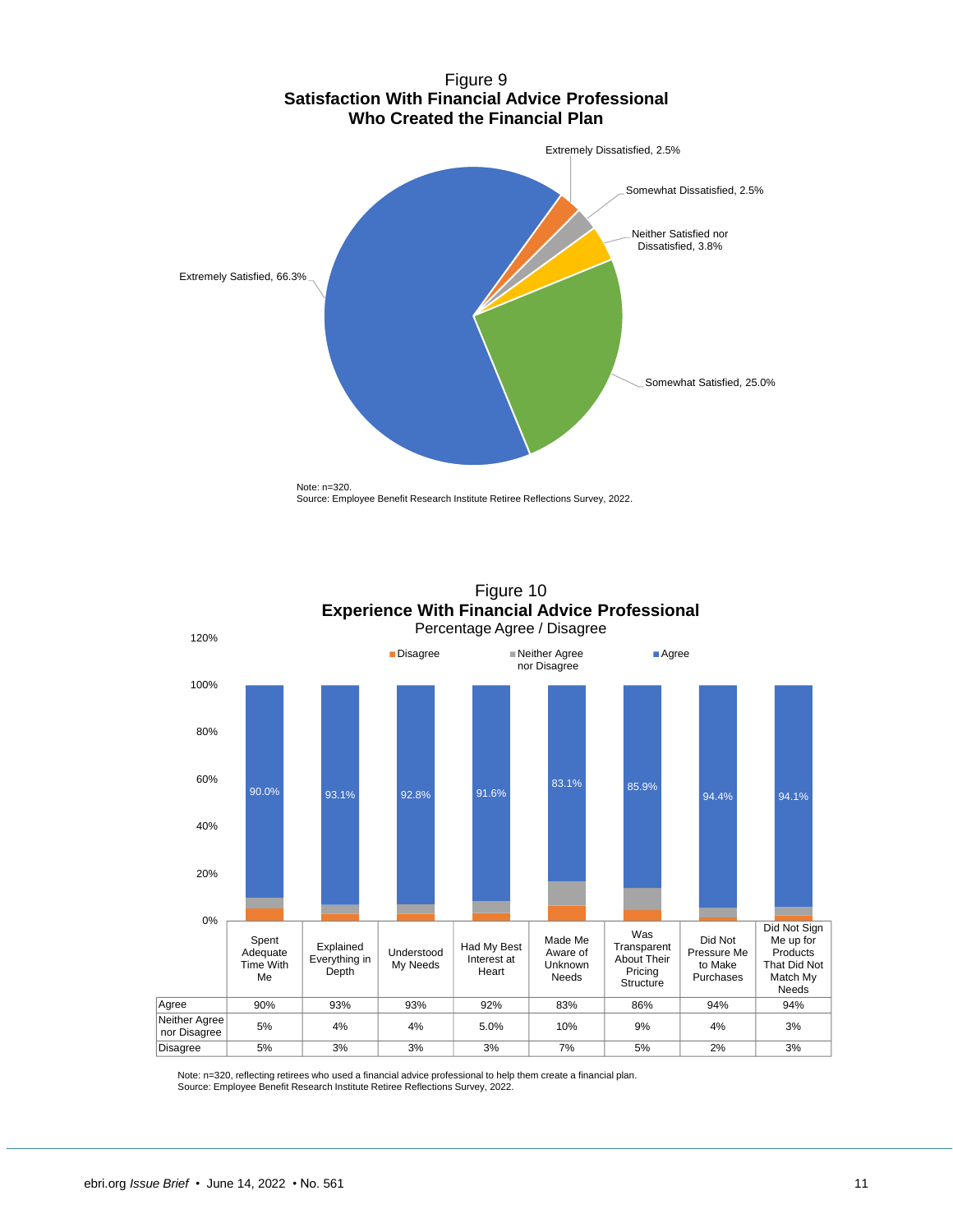Retirees using a financial advice professional were asked which part of their transition to retirement their advisor helped the most with. The majority (74 percent) of these retirees indicated the most help was in an asset allocation capacity, representing 38 percent who said the most help was in understanding risk tolerance and 36 percent who said the most help was in understanding how to turn their retirement savings into an income stream (Figure 11). Another 8 percent of those retirees indicated the advisor helped them with other areas of retirement transition, which may have included budgeting, estate planning, or other services.



Figure 11 **Transition Elements That Financial Advisors Helped Retirees With**

Note: n=320, reflecting retirees who used a financial advice professional to help them create a financial plan. Source: Employee Benefit Research Institute Retiree Reflections Survey, 2022.

Retirees who worked with a financial advice professional on their financial plan for retirement were asked to recall practice features of their advisor. About half (47 percent) recalled their financial professional was a registered investment advisor, and 30 percent recalled that their advisor was a fiduciary (Figure 12). Even though retirees who worked with an advisor recalled various fee structures, an overwhelming majority (88 percent) said the benefit of working with an advisor outweighed the cost (Figure 13).

One in four (25 percent) said they were offered a financial advisory benefit from a previous employer. Of those who were offered a financial advisory benefit, 72 percent reported using it (representing 18 percent of the full survey sample) (Figure 14). The overall reported awareness may reflect a timing difference, whereby the sample's median seven years in retirement may indicate that the benefit was offered after their retirement, as well as an awareness gap, whereby many were offered a financial advisory benefit by their employer but were unaware of it. And conversely, those who were seeking a financial advisory benefit may primarily be the ones who became aware that it was offered by their employer and adopted it. Notably, EBRI's prior research on employers with 500 or more employees found that 6 in 10 employers (64 percent) reported to offer employees access to retirement plan representatives and financial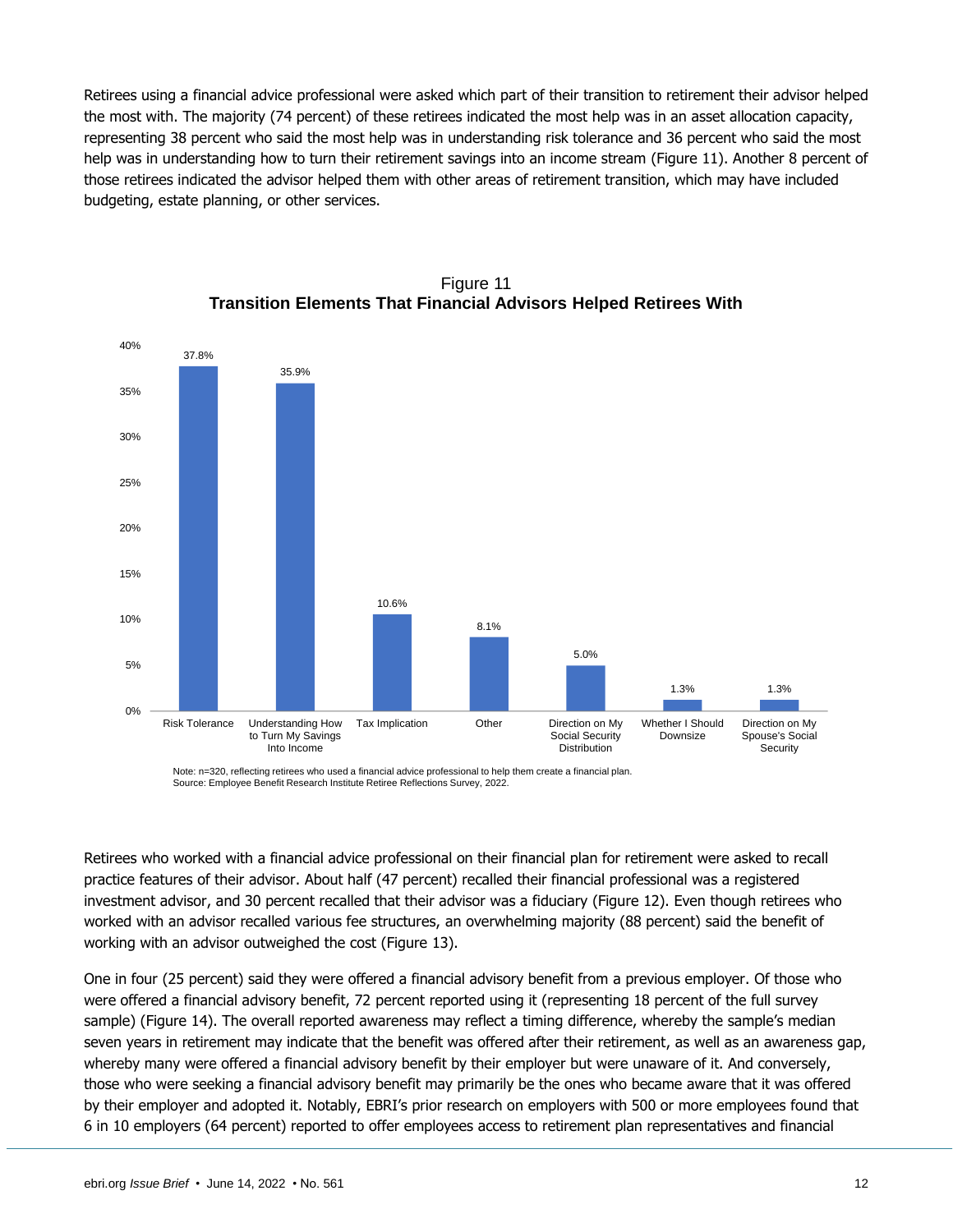advisors either in person, through the phone, or via video calls.<sup>2</sup> In addition, EBRI's prior research on workers found that 23 percent of employees are aware they are offered personalized financial counseling, coaching, or planning.<sup>3</sup>

Among those who did not work with a financial advisor on a plan, 47 percent said they would have benefited from speaking with a financial advice professional during their career. One in three (32 percent) indicated that they would not have benefited from speaking with a financial advice professional, while another 22 percent were not sure.



Note: n–320, reflecting retirees who used a financial advice professional to help them create a financial plan.<br>Respondents were asked to select all that apply.<br>Source: Employee Benefit Research Institute Retiree Reflecti



Note: n=320, reflecting retirees who used a financial advice professional to help them create a financial plan. Source: Employee Benefit Research Institute Retiree Reflections Survey, 2022.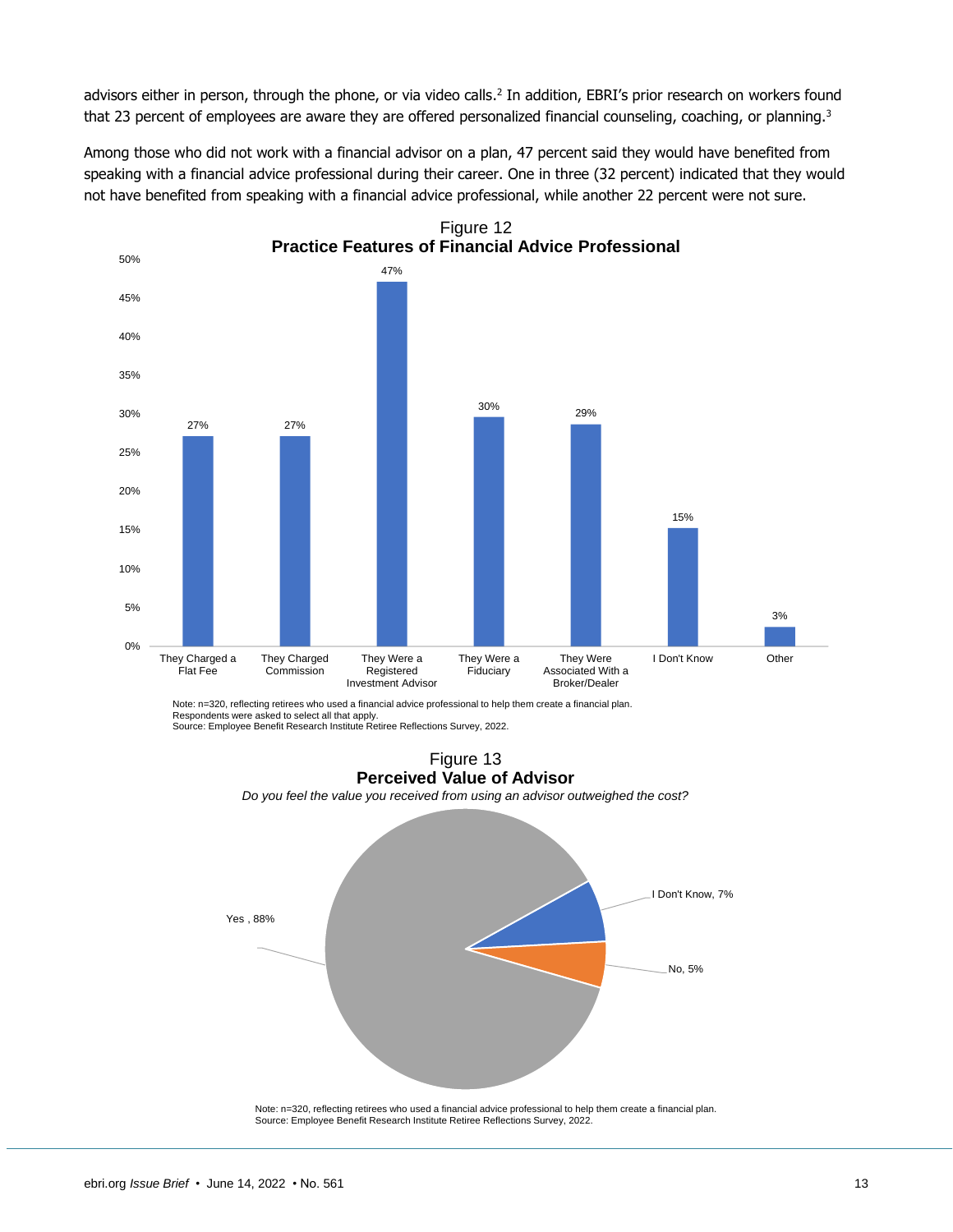Figure 14 **Did Your Former Employer Offer a Financial Advisory Benefit?**



Source: Employee Benefit Research Institute Retiree Reflections Survey, 2022.

## <span id="page-13-0"></span>**Reflecting on Past Financial Behaviors**

Overall, half of retirees (49 percent) agreed with the statement, "I wish I started planning earlier for retirement." Retirees who had a financial plan, used a financial advisor to create the plan, and had higher financial assets were less likely to agree with the statement (Figure 15). Among those retirees who did not start working with their current advisor until near or after retirement, many (57 percent) said they could have benefited from speaking with an advisor earlier in their career.



Figure 15 **"I Wish I Started Planning Earlier for My Retirement"**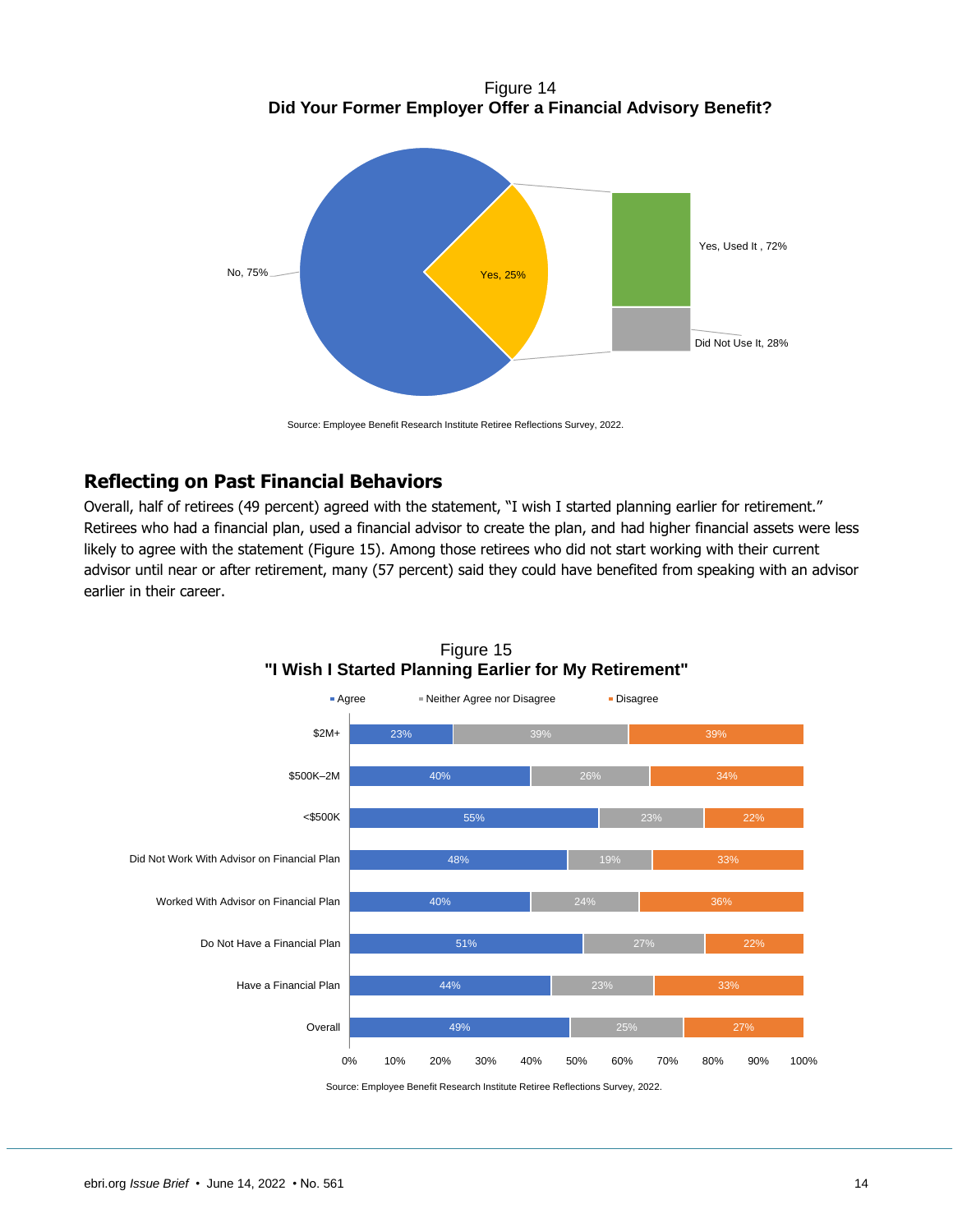When asked if, upon reflection, they would have changed their financial habits during their working years to improve their current financial situation, half of retirees (50 percent) said yes (Figure 16). Retirees who had a financial plan, worked with a financial adviser on their plan, and had higher financial assets were less likely to agree they would have changed their financial habits during their working years.



Figure 16 **Would You Have Changed Anything About Your Financial Habits to Improve Your Current Financial Situation?**

Among those who would have changed financial habits, respondents provided open-ended responses for what financial habits they would have changed during their working years. Figure 17 shows a selection of open-ended responses relative to saving, discretionary spending, investments, and relationships. Overall, 3 out of 4 (72 percent) wrote they would have saved more or saved earlier. Approximately 1 in 10 (12 percent) commented on their spending behavior during their working years, while 13 percent specifically noted modifying investment behavior relative to tax-deferred accounts and asset allocation. Approximately 3 percent of the open-ended comments reflected relationship-based financial distress. Notably, EBRI's 2021 Retirement Confidence Survey found that Black and Hispanic Americans were more likely to agree with the statement, "Helping friends and family is more important than saving for retirement."<sup>4</sup>

Source: Employee Benefit Research Institute Retiree Reflections Survey, 2022.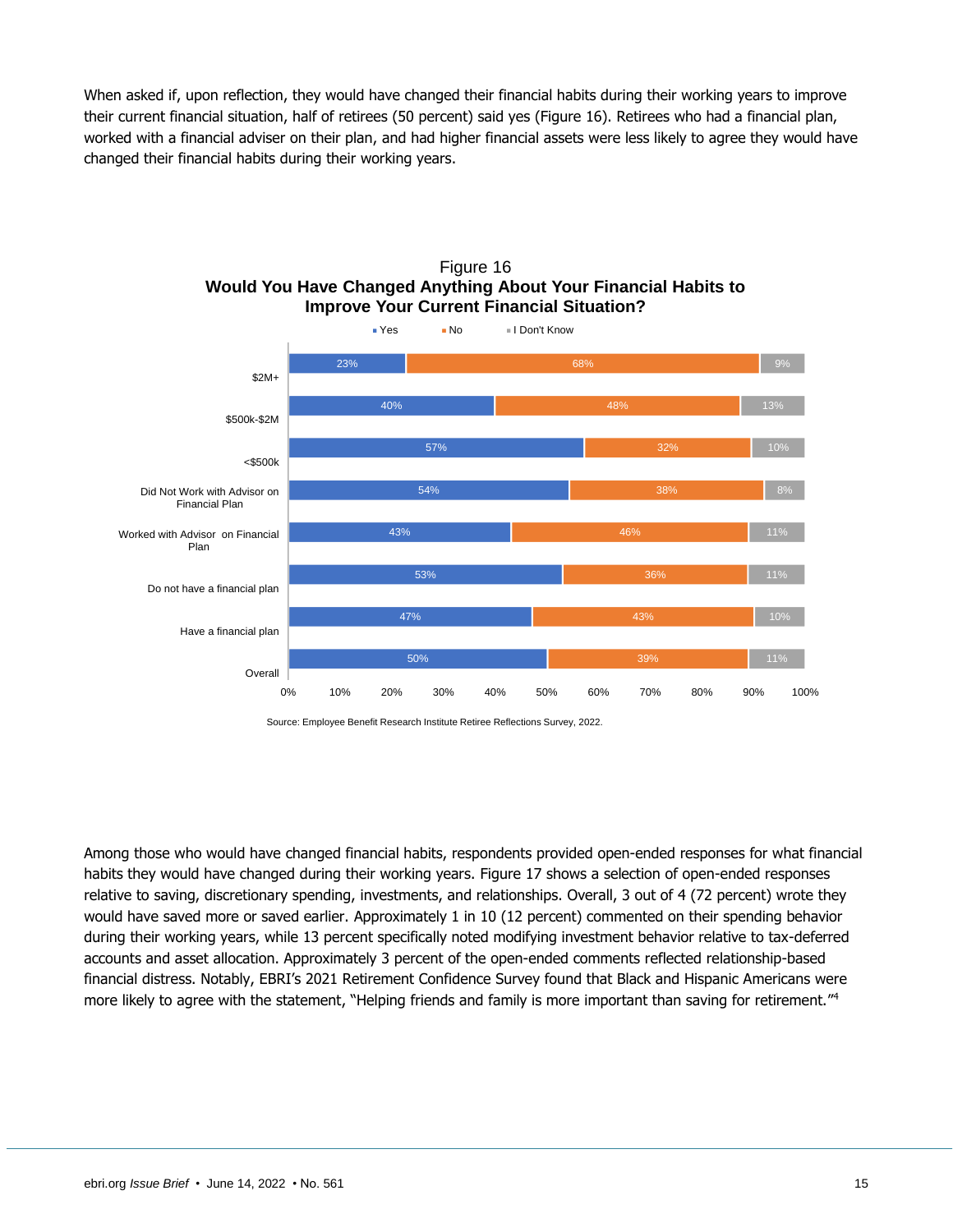| Figure 17                                                                        |                                                                                                                                                                                          |  |
|----------------------------------------------------------------------------------|------------------------------------------------------------------------------------------------------------------------------------------------------------------------------------------|--|
| <b>Open-Ended Responses on Changes to Financial Habits</b>                       |                                                                                                                                                                                          |  |
|                                                                                  | What would you have changed about your financial habits?                                                                                                                                 |  |
|                                                                                  | Selection of open-ended responses.                                                                                                                                                       |  |
|                                                                                  |                                                                                                                                                                                          |  |
| <b>Spending</b>                                                                  | "I would have cut way back on discretionary expenses, such<br>as taken fewer vacations and saved more money for my<br>retirement."                                                       |  |
|                                                                                  | "Instead of buying trendy clothes/shoes I should have bought<br>stocks."                                                                                                                 |  |
|                                                                                  | "I would have bought fewer new cars."                                                                                                                                                    |  |
| <b>Investments Accounts or with financial advisor."</b>                          | "Used a Roth IRA instead of the normal [Traditional] IRA."<br>"I would not have taken any 401(k) loans and worked closer                                                                 |  |
| <b>Allocation</b>                                                                | "I would have been more aggressive with my investments                                                                                                                                   |  |
|                                                                                  | when I was younger."                                                                                                                                                                     |  |
|                                                                                  | "Not been so speculative with investments."                                                                                                                                              |  |
| <b>Relationships</b>                                                             |                                                                                                                                                                                          |  |
|                                                                                  | "Would have taken credit cards away from my wife."<br>"Three desperate women that picked my pockets clean"                                                                               |  |
| Spousal                                                                          | "I would [have] dumped my deadbeat boyfriend much earlier."                                                                                                                              |  |
|                                                                                  | "Got a divorce so I would only have to worry about myself."<br>"Not get married."                                                                                                        |  |
| Friends/Other                                                                    | "Saved more, work more overtime. Dump the blood suckers"<br>"Lend less money to friends who don't pay back."<br>"I was swindled out of over \$100,000 in funds by people."               |  |
| Children/College                                                                 | "Would have not helped daughter with college"<br>"I would have saved less for the kids' college education and<br>more for retirement."<br>"Saved more and not gave too much to my kids." |  |
| Nato in EEC, those who would have abonned agreeables about poot financial hobita |                                                                                                                                                                                          |  |

Note: n=556, those who would have changed something about past financial habits Source: Employee Benefit Research Institute Retiree Reflections Survey, 2022.

# <span id="page-15-0"></span>**Inflation Concerns Jump Postretirement**

When asked to reflect upon their preretirement financial worries, responses varied widely. However, the most cited concerns were not saving enough for retirement, unexpected medical expenses, and preventative health expenses (Figure 18).

For those who are in retirement, inflation was the most frequently cited financial concern, identified by more than half (54 percent) of retirees (Figure 19). Emergency and preventative medical expenses continued be the second and third most frequently cited concerns, but "running out of money" — the corresponding response to the "not saving enough" response asked relative to preretirement worries — was cited by one-third (33 percent) of the sample. While inflation and spending are tightly related, the rise in concern over inflation between preretirement and postretirement indicates that many retirees were not expecting or adequately prepared for high inflation rates.

Respondents were asked to describe what causes concern about their spending. Figure 20 shows a selection of openended responses across concerns regarding inflation, daily budgeting, and relationships. Consistent with the previous closed-ended prompted question, inflation was top of mind for many retirees. One in four (24 percent) wrote that inflation caused concern, while another 1 in 10 (10 percent) indicated daily budgeting issues. Again, a minority (2 percent) indicated family-related financial issues.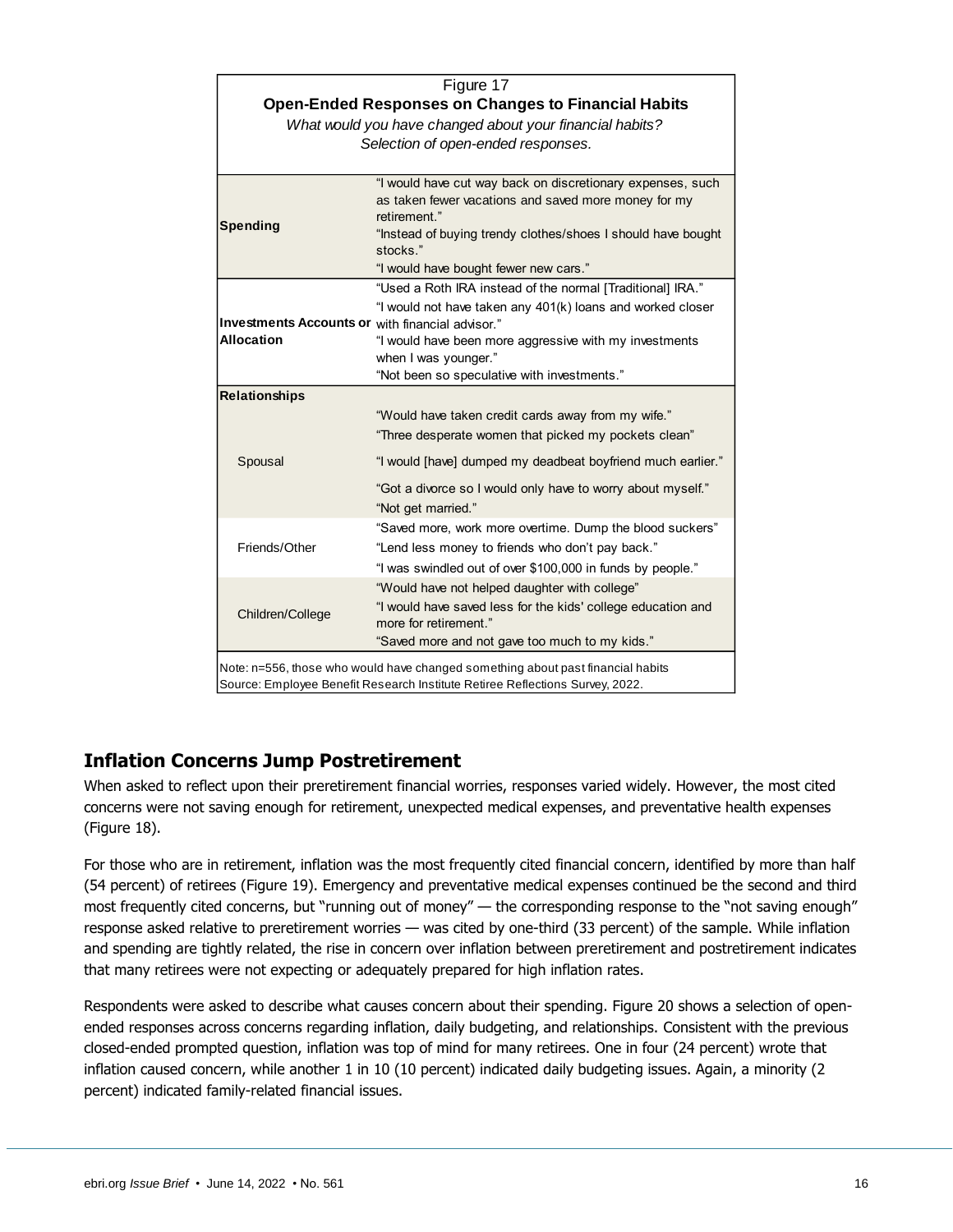



Source: Employee Benefit Research Institute Retiree Reflections Survey, 2022.



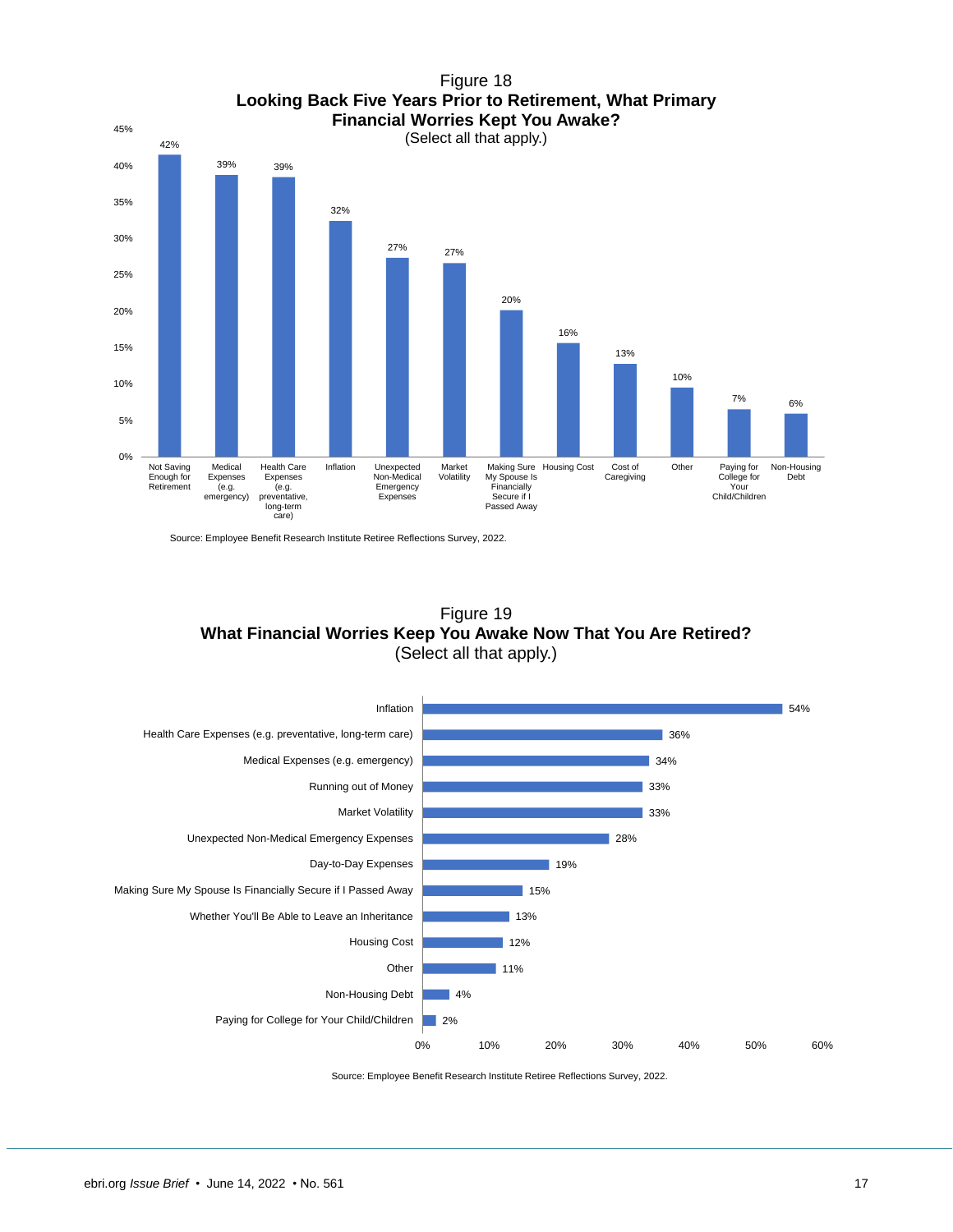| Figure 20<br><b>What Causes Concern About Your Spending?</b><br>Selection of open-ended responses. |                                                                                                                                                                                                                                                                                                                                                                                                                                                                                                                                                                                                                         |  |
|----------------------------------------------------------------------------------------------------|-------------------------------------------------------------------------------------------------------------------------------------------------------------------------------------------------------------------------------------------------------------------------------------------------------------------------------------------------------------------------------------------------------------------------------------------------------------------------------------------------------------------------------------------------------------------------------------------------------------------------|--|
| Inflation                                                                                          | "This year is the first time that I have experience significant inflation since<br>I retired - it bothers me to have to pay significantly more for some things<br>than I used to."<br>"Inflation is out of control. Everything costing more"<br>"Prices have increased but income is stagnant."<br>"We are generally fairly thrifty, but inflation is eating away at our income."<br>"The cost of living that has increased this year. It is the worst that I have<br>ever seen."<br>"Inflation and market volatility is depleting my savings I may need to get<br>a part time job, until my Social Security kicks in." |  |
| Daily budgeting                                                                                    | "I can barely cover my monthly living expenses."<br>"Spending too much on bills and not having enough for normal living<br>expenses. "<br>"Making sure that I stay within my allotted monthly budget."<br>"I often wonder if I'm paying enough attention to our spending, and if we<br>should switch providers for our services."                                                                                                                                                                                                                                                                                       |  |
| Relationships                                                                                      | "Really only one thing - the extent to which my wife wants to take<br>vacations - it's a little too often and expensive for me to feel comfortable<br>with it."<br>"Having to support other family members who did not plan for retirement<br>very well"<br>"My husband spends more than he should. He doesn't see the big<br>picture."<br>"When our adult children ask for help with expenses."<br>"Saying "No" to my wife or kids."                                                                                                                                                                                   |  |
| Note: n=855.<br>Source: Employee Benefit Research Institute Retiree Reflections Survey, 2022.      |                                                                                                                                                                                                                                                                                                                                                                                                                                                                                                                                                                                                                         |  |

While the survey sample consisted of retirees with at least \$50,000 in financial assets, nearly 4 in 10 (38 percent) did not consider themselves to have an investment portfolio (Figure 21). Of the 63 percent of retirees who reported to have an investment portfolio, over half (57 percent) rebalance their portfolio.

Among the retirees with an investment portfolio, 6 in 10 (61 percent) retirees said they are more concerned and sensitive about market volatility in retirement than they were before retirement (Figure 22). Retirees with a financial plan (68 percent) and those who worked with an advisor on their plan (71 percent) were more likely to be concerned, in line with their higher probability of having more financial assets and general awareness of market fluctuations.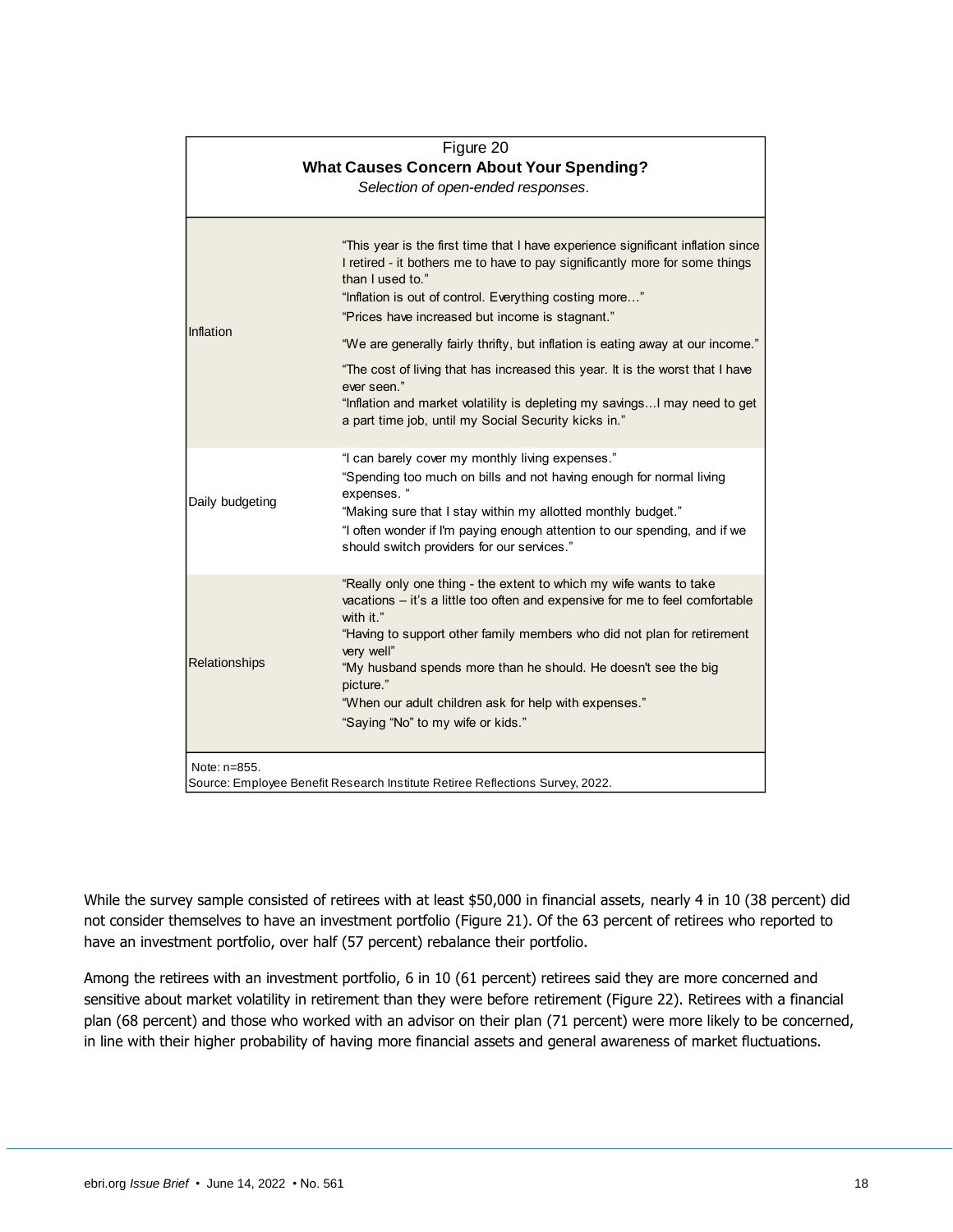#### Figure 21 **Percentage of Retirees With an Investment Portfolio**



Source: Employee Benefit Research Institute Retiree Reflections Survey, 2022.



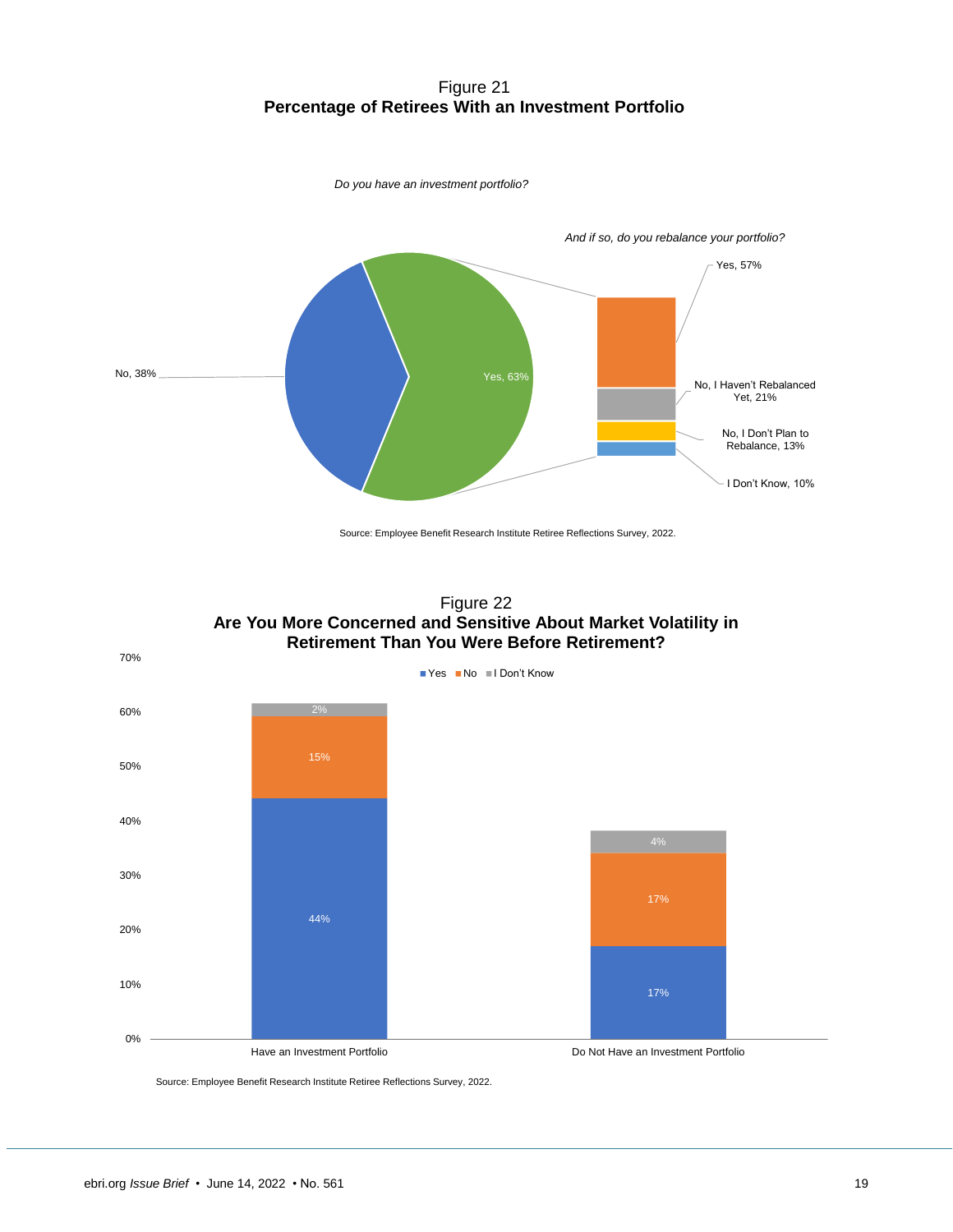#### <span id="page-19-0"></span>**Many Retirees Unprepared for Taxes in Retirement**

Approximately half of retirees (48 percent) did not understand how taxes would impact their retirement financial situation (Figure 23). Nearly 4 in 10 (38 percent) said they are paying different taxes than expected (Figure 24). Of those who are paying different taxes than expected, the majority (60 percent) are paying more than expected.